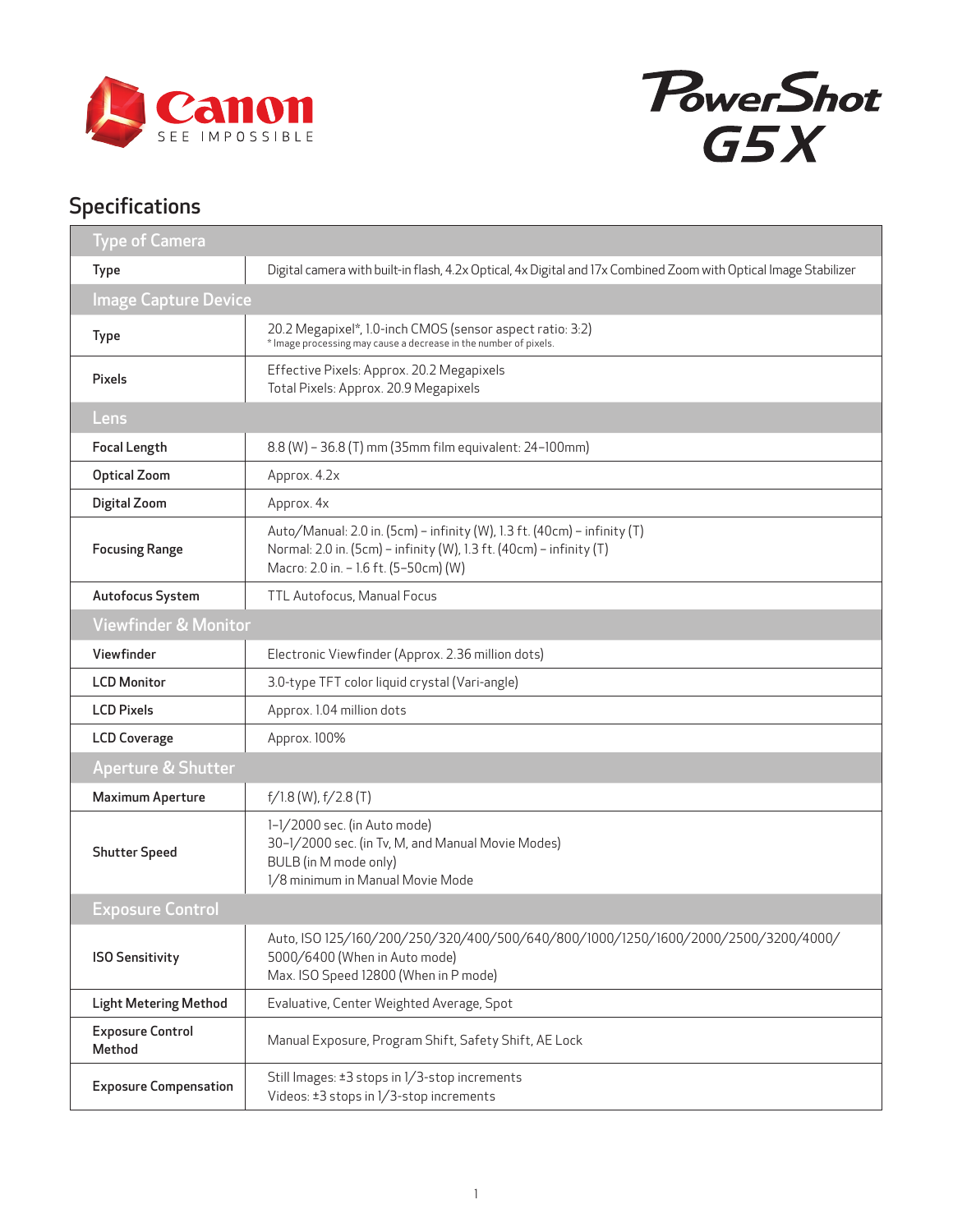| <b>White Balance</b>                  |                                                                                                                                                                                                                                                                                                                                                                                                                                                                                                                                                                                                                                                                                                                                                                                                                                                                                                                                                                                                                                   |
|---------------------------------------|-----------------------------------------------------------------------------------------------------------------------------------------------------------------------------------------------------------------------------------------------------------------------------------------------------------------------------------------------------------------------------------------------------------------------------------------------------------------------------------------------------------------------------------------------------------------------------------------------------------------------------------------------------------------------------------------------------------------------------------------------------------------------------------------------------------------------------------------------------------------------------------------------------------------------------------------------------------------------------------------------------------------------------------|
| <b>White Balance Control</b>          | Auto, Day Light, Shade, Cloudy, Tungsten, Fluorescent, Fluorescent H, Flash, Custom1-2                                                                                                                                                                                                                                                                                                                                                                                                                                                                                                                                                                                                                                                                                                                                                                                                                                                                                                                                            |
| <b>Flash</b>                          |                                                                                                                                                                                                                                                                                                                                                                                                                                                                                                                                                                                                                                                                                                                                                                                                                                                                                                                                                                                                                                   |
| <b>Built-in Flash</b>                 | Auto, On, Slow Synchro, Off                                                                                                                                                                                                                                                                                                                                                                                                                                                                                                                                                                                                                                                                                                                                                                                                                                                                                                                                                                                                       |
| <b>Flash Range</b>                    | 1.6 (50cm) -23 ft. (7.0m) (W), 1.6 ft. (50cm) - 13 ft. (4.0m) (T)<br>Image brightness may diminish depending on the shooting distance.                                                                                                                                                                                                                                                                                                                                                                                                                                                                                                                                                                                                                                                                                                                                                                                                                                                                                            |
| <b>Flash Exposure</b><br>Compensation | ±2 stops in 1/3-stop increments                                                                                                                                                                                                                                                                                                                                                                                                                                                                                                                                                                                                                                                                                                                                                                                                                                                                                                                                                                                                   |
| <b>Hot Shoe Availability</b>          | Available                                                                                                                                                                                                                                                                                                                                                                                                                                                                                                                                                                                                                                                                                                                                                                                                                                                                                                                                                                                                                         |
| <b>Shooting Specifications</b>        |                                                                                                                                                                                                                                                                                                                                                                                                                                                                                                                                                                                                                                                                                                                                                                                                                                                                                                                                                                                                                                   |
| <b>Shooting Modes</b>                 | C, M, Av, Tv, P, Hybrid Auto, Auto, Creative Shot, Portrait, Self Portrait, Star Portrait, Star Nightscape,<br>Star Trails, Star Time-Lapse Movie, Handheld Night Scene, Fireworks, High Dynamic Range, Nostalgic,<br>Fish-eye Effect, Miniature Effect, Toy Camera Effect, Background Defocus, Soft Focus, Monochrome,<br>Super Vivid, Poster Effect, Standard Movie, Short Clip, Manual Movie, iFrame Movie<br>C, M, Av, Tv, P, Hybrid Auto, Auto, Creative Shot, Sports, SCN <sup>*1</sup> , Creative Filters <sup>*2</sup> , Movie <sup>*3</sup><br>* Shooting movies is done with the movie button.<br>*1 Portrait, Smart Shutter*4, Star*5, Handheld Night Scene, Snow, Fireworks<br>*2 High Dynamic Range, Nostalgic, Fish-eye Effect, Miniature Effect, Toy Camera Effect, Background Defocus, Soft Focus, Monochrome,<br>Super Vivid, Poster Effect<br>*3 Standard Movie, Short Clip, Manual Movie, iFrame Movie<br>*4 Smile, Wink Self-Timer, Face Self-Timer<br>*5 Star Nightscape, Star Trails, Star Time-Lapse Movie |
| <b>Photo Effects</b>                  | My Colors Off, Vivid, Neutral, Sepia, Black & White, Positive Film, Lighter Skin Tone, Darker Skin Tone,<br>Vivid Blue, Vivid Green, Vivid Red, Custom Color                                                                                                                                                                                                                                                                                                                                                                                                                                                                                                                                                                                                                                                                                                                                                                                                                                                                      |
| <b>Self Timer</b>                     | Off, Approx. 2 sec. delay, Approx. 10 sec. delay, Custom                                                                                                                                                                                                                                                                                                                                                                                                                                                                                                                                                                                                                                                                                                                                                                                                                                                                                                                                                                          |
| <b>Wireless Control</b>               | Unavailable                                                                                                                                                                                                                                                                                                                                                                                                                                                                                                                                                                                                                                                                                                                                                                                                                                                                                                                                                                                                                       |
| <b>Electronic Level</b>               | Horizontal Roll Calibration, Vertical Pitch Calibration, Reset                                                                                                                                                                                                                                                                                                                                                                                                                                                                                                                                                                                                                                                                                                                                                                                                                                                                                                                                                                    |
| <b>Continuous Shooting</b>            | One Shot: Approx. 5.9 shots/sec.<br>Servo: Approx. 4.4 shots/sec.                                                                                                                                                                                                                                                                                                                                                                                                                                                                                                                                                                                                                                                                                                                                                                                                                                                                                                                                                                 |
| <b>Image Storage</b>                  |                                                                                                                                                                                                                                                                                                                                                                                                                                                                                                                                                                                                                                                                                                                                                                                                                                                                                                                                                                                                                                   |
| <b>Storage Media</b>                  | SD/SDHC/SDXC and UHS-I Memory Cards                                                                                                                                                                                                                                                                                                                                                                                                                                                                                                                                                                                                                                                                                                                                                                                                                                                                                                                                                                                               |
| <b>File Format</b>                    | Design rule for Camera File system (DCF) compliant; DPOF (Version 1.1) compatible                                                                                                                                                                                                                                                                                                                                                                                                                                                                                                                                                                                                                                                                                                                                                                                                                                                                                                                                                 |
| <b>Image Compression</b>              | Superfine / Fine                                                                                                                                                                                                                                                                                                                                                                                                                                                                                                                                                                                                                                                                                                                                                                                                                                                                                                                                                                                                                  |
| <b>JPEG Compression Mode</b>          | Still Image: Exif 2.3 (DCF 2.0), RAW (Canon original: 14-bit, CR2)<br>Video: MP4 (Image: MPEG-4 AVC/H.264; Audio: MPEG-4 AAC-LC [Stereo])                                                                                                                                                                                                                                                                                                                                                                                                                                                                                                                                                                                                                                                                                                                                                                                                                                                                                         |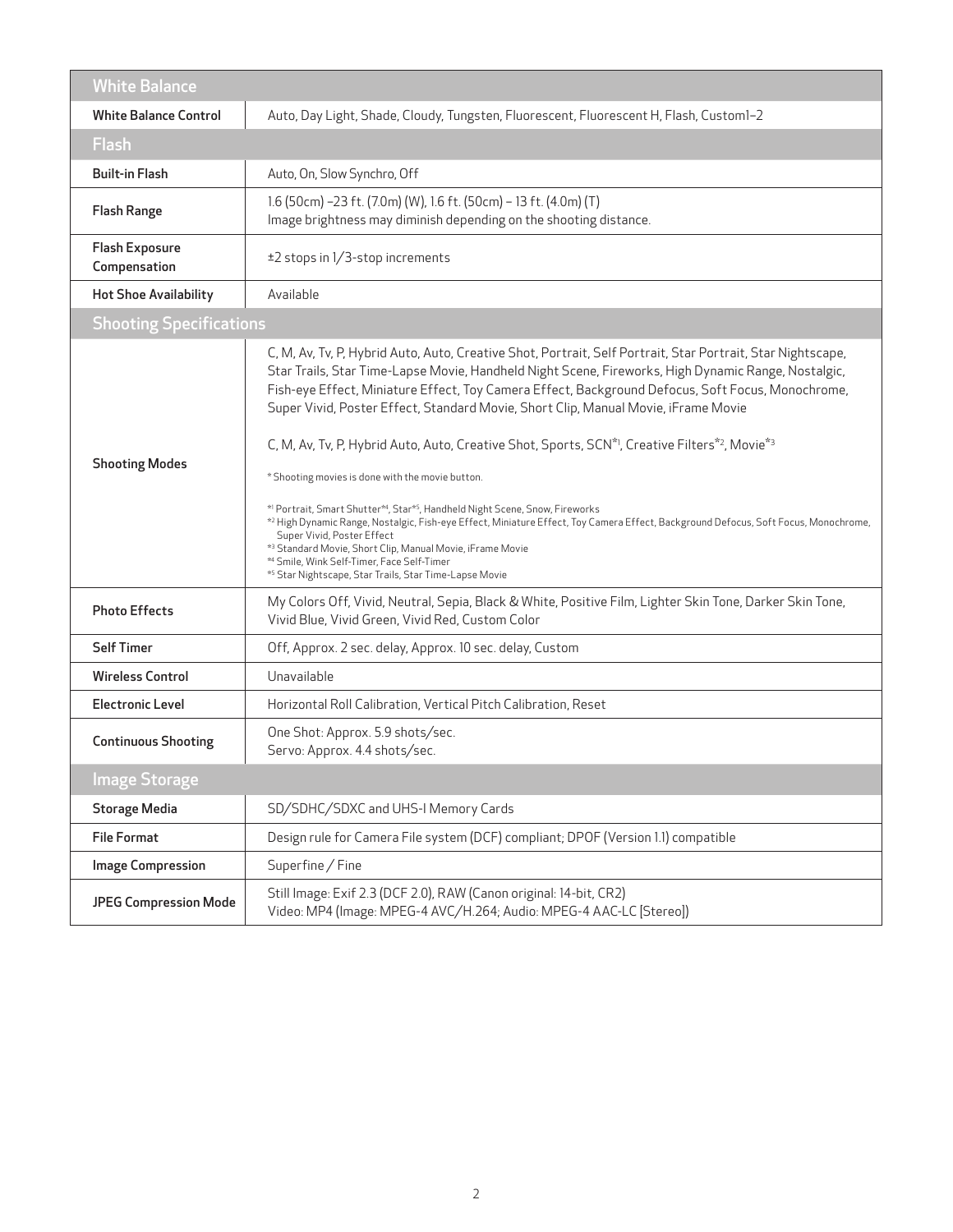| Number of Recording<br>Pixels              | Still Images:<br>1) 16:9 - Large: 5472 x 3080; Medium 1: 4320 x 2432; Medium 2: 1920 x 1080; Small: 720 x 408<br>2) 3:2 - Large: 5472 x 3648, Medium 1: 4320 x 2880, Medium 2: 2304 x 1536, Small: 720 x 480<br>3) 4:3 - Large: 4864 x 3648, Medium 1: 3840 x 2880, Medium 2: 2048 x 1536, Small: 640 x 480<br>4) 1:1 - Large: 3648 x 3648; Medium 1: 2880 x 2880; Medium 2: 1536 x 1536; Small: 480 x 480<br>Videos:<br>Full HD 1920 x 1080: 59.94 fps<br>Full HD iFrame: 1920 x 1080: 29.97 fps<br>Full HD Star Time-Lapse Movie: 1920 x 1080: 14.985 fps / 29.97 fps<br>HD 1280 x 720: 29.97 fps<br>640 x 480: 29.97 fps<br>Miniature Effect: 1280 x 720: 6 fps (5x speed) / 3 fps (10x speed) / 1.5 fps (20x speed)<br>Miniature Effect: 640 x 480: 6 fps (5x speed) / 3 fps (10x speed) / 1.5 fps (20x speed)<br>Short Clip: 1280 x 720: 29.97 fps |                          |                                 |             |                                                                                                                                                                                                                                                       |                         |                      |                                                                                           |                  |       |                                                                                                                                                                                                                     |  |
|--------------------------------------------|---------------------------------------------------------------------------------------------------------------------------------------------------------------------------------------------------------------------------------------------------------------------------------------------------------------------------------------------------------------------------------------------------------------------------------------------------------------------------------------------------------------------------------------------------------------------------------------------------------------------------------------------------------------------------------------------------------------------------------------------------------------------------------------------------------------------------------------------------------|--------------------------|---------------------------------|-------------|-------------------------------------------------------------------------------------------------------------------------------------------------------------------------------------------------------------------------------------------------------|-------------------------|----------------------|-------------------------------------------------------------------------------------------|------------------|-------|---------------------------------------------------------------------------------------------------------------------------------------------------------------------------------------------------------------------|--|
|                                            |                                                                                                                                                                                                                                                                                                                                                                                                                                                                                                                                                                                                                                                                                                                                                                                                                                                         |                          |                                 |             | 16:9                                                                                                                                                                                                                                                  | 3:2                     |                      | 4:3                                                                                       |                  |       | 1:1                                                                                                                                                                                                                 |  |
|                                            |                                                                                                                                                                                                                                                                                                                                                                                                                                                                                                                                                                                                                                                                                                                                                                                                                                                         |                          | SF                              |             | 2112                                                                                                                                                                                                                                                  | 1786                    |                      | 2007                                                                                      |                  | 2669  |                                                                                                                                                                                                                     |  |
|                                            | Large (L)                                                                                                                                                                                                                                                                                                                                                                                                                                                                                                                                                                                                                                                                                                                                                                                                                                               |                          | F                               |             | 3546                                                                                                                                                                                                                                                  | 2999                    |                      | 3374                                                                                      |                  | 4498  |                                                                                                                                                                                                                     |  |
|                                            |                                                                                                                                                                                                                                                                                                                                                                                                                                                                                                                                                                                                                                                                                                                                                                                                                                                         |                          | SF                              |             | 3374                                                                                                                                                                                                                                                  | 2857                    |                      | 3217                                                                                      |                  |       | 4262                                                                                                                                                                                                                |  |
| Approx. Number of                          | Medium 1 (M1)                                                                                                                                                                                                                                                                                                                                                                                                                                                                                                                                                                                                                                                                                                                                                                                                                                           |                          | F                               |             | 5649                                                                                                                                                                                                                                                  | 4810                    |                      | 5398                                                                                      |                  |       | 7145                                                                                                                                                                                                                |  |
| <b>Shots Recordable to</b>                 | Medium 2 (M2)                                                                                                                                                                                                                                                                                                                                                                                                                                                                                                                                                                                                                                                                                                                                                                                                                                           |                          | SF                              |             | 13497                                                                                                                                                                                                                                                 | 8377                    |                      | 9344                                                                                      |                  | 12459 |                                                                                                                                                                                                                     |  |
| 16 GB Memory Card                          |                                                                                                                                                                                                                                                                                                                                                                                                                                                                                                                                                                                                                                                                                                                                                                                                                                                         |                          | F                               |             | 24296                                                                                                                                                                                                                                                 | 14724                   |                      | 16755                                                                                     |                  | 22087 |                                                                                                                                                                                                                     |  |
|                                            | Small (S)                                                                                                                                                                                                                                                                                                                                                                                                                                                                                                                                                                                                                                                                                                                                                                                                                                               |                          | SF                              |             | 53992                                                                                                                                                                                                                                                 | 48592                   |                      | 53992                                                                                     |                  | 69418 |                                                                                                                                                                                                                     |  |
|                                            |                                                                                                                                                                                                                                                                                                                                                                                                                                                                                                                                                                                                                                                                                                                                                                                                                                                         |                          | F                               |             | 80988                                                                                                                                                                                                                                                 |                         | 69418                |                                                                                           | 80988            |       | 97186                                                                                                                                                                                                               |  |
|                                            |                                                                                                                                                                                                                                                                                                                                                                                                                                                                                                                                                                                                                                                                                                                                                                                                                                                         | <b>RAW</b>               |                                 |             | 608                                                                                                                                                                                                                                                   | 610                     |                      |                                                                                           | 612              |       | 614                                                                                                                                                                                                                 |  |
|                                            | Note: SF=Superfine F=Fine<br>* The approximate number of images recordable on memory cards other than the above can be calculated by using the above figures as a<br>reference and extrapolating accordingly.                                                                                                                                                                                                                                                                                                                                                                                                                                                                                                                                                                                                                                           |                          |                                 |             |                                                                                                                                                                                                                                                       |                         |                      |                                                                                           |                  |       |                                                                                                                                                                                                                     |  |
|                                            |                                                                                                                                                                                                                                                                                                                                                                                                                                                                                                                                                                                                                                                                                                                                                                                                                                                         |                          |                                 |             | Frame Rate                                                                                                                                                                                                                                            |                         | Approx. Total        |                                                                                           | Single Clip      |       | Video                                                                                                                                                                                                               |  |
|                                            | Shooting<br>Mode                                                                                                                                                                                                                                                                                                                                                                                                                                                                                                                                                                                                                                                                                                                                                                                                                                        | Pixels                   |                                 | Shooting    | Playback                                                                                                                                                                                                                                              | Movie Size<br>(KB/sec.) |                      | Movie Time<br>Approx.<br>Recordable to 16<br>Recording<br>Time*1<br><b>GB Memory Card</b> |                  |       | Recording<br><b>Bit Rate</b>                                                                                                                                                                                        |  |
|                                            |                                                                                                                                                                                                                                                                                                                                                                                                                                                                                                                                                                                                                                                                                                                                                                                                                                                         |                          |                                 | 59.94 fps   | 59.94 fps                                                                                                                                                                                                                                             | 4288                    |                      | 59 min. 30 sec.                                                                           | 29 min. 59 sec.  |       | Approx.<br>35 Mbps                                                                                                                                                                                                  |  |
| <b>Time of Recordable</b><br><b>Videos</b> |                                                                                                                                                                                                                                                                                                                                                                                                                                                                                                                                                                                                                                                                                                                                                                                                                                                         | 1920 x 1080<br>(Full HD) |                                 | 29.97 fps   | 29.97 fps                                                                                                                                                                                                                                             | 2945                    |                      | 1 hr. 26 min. 5 sec.<br>29 min. 59 sec.                                                   |                  |       | Approx.<br>24 Mbps                                                                                                                                                                                                  |  |
|                                            | Standard<br>Movie                                                                                                                                                                                                                                                                                                                                                                                                                                                                                                                                                                                                                                                                                                                                                                                                                                       |                          |                                 | 23.98 fps*2 | 23.98 fps <sup>*2</sup>                                                                                                                                                                                                                               | 2945                    | 1 hr. 26 min. 5 sec. |                                                                                           | 29 min. 59 sec.  |       | Approx.<br>24 Mbps                                                                                                                                                                                                  |  |
|                                            |                                                                                                                                                                                                                                                                                                                                                                                                                                                                                                                                                                                                                                                                                                                                                                                                                                                         |                          | 1280 x 720<br>29.97 fps<br>(HD) |             | 29.97 fps                                                                                                                                                                                                                                             | 992                     |                      | 4 hr. 5 min. 15 sec.                                                                      | 29 min. 59 sec.  |       | Approx.<br>8 Mbps                                                                                                                                                                                                   |  |
|                                            |                                                                                                                                                                                                                                                                                                                                                                                                                                                                                                                                                                                                                                                                                                                                                                                                                                                         | 640 x 480<br>(VGA)       |                                 | 29.97 fps   | 29.97 fps                                                                                                                                                                                                                                             | 382                     |                      | 10 hr. 22 min. 35 sec.                                                                    | 1 <sub>hr.</sub> |       | Approx.<br>3 Mbps                                                                                                                                                                                                   |  |
|                                            | *1 Using an SD Speed Class 10 / UHS-I compatible memory card.<br>. Recording stops automatically once the file size reaches 4 GB or the memory card becomes full.<br>. Recording may stop unexpectedly if a memory card with a low Speed Class is used.<br>* <sup>2</sup> Actual frame rate is 23.976 fps.                                                                                                                                                                                                                                                                                                                                                                                                                                                                                                                                              |                          |                                 |             |                                                                                                                                                                                                                                                       |                         |                      |                                                                                           |                  |       |                                                                                                                                                                                                                     |  |
| <b>Playback Specifications</b>             |                                                                                                                                                                                                                                                                                                                                                                                                                                                                                                                                                                                                                                                                                                                                                                                                                                                         |                          |                                 |             |                                                                                                                                                                                                                                                       |                         |                      |                                                                                           |                  |       |                                                                                                                                                                                                                     |  |
| <b>Playback Functions</b>                  |                                                                                                                                                                                                                                                                                                                                                                                                                                                                                                                                                                                                                                                                                                                                                                                                                                                         |                          |                                 |             | Resize, Cropping, Red-Eye Correction, My Colors, Face ID Info, Print Settings, Photobook Set-up,<br>Transition Effect, Index Effect, Scroll Display, Group Images, Auto Rotate, Resume,<br>Image Jump with Control Ring/Front Dial, Set Touch Actions |                         |                      |                                                                                           |                  |       | Story Highlights, Protect, Favorites, Erase, Print, Group Playback, Play Movie, List/Play Digest Movies,<br>Image Search, Slideshow, Rotate, Album Playback, Play Creative Shot Movies, Short Clip Mix, i-Contrast, |  |